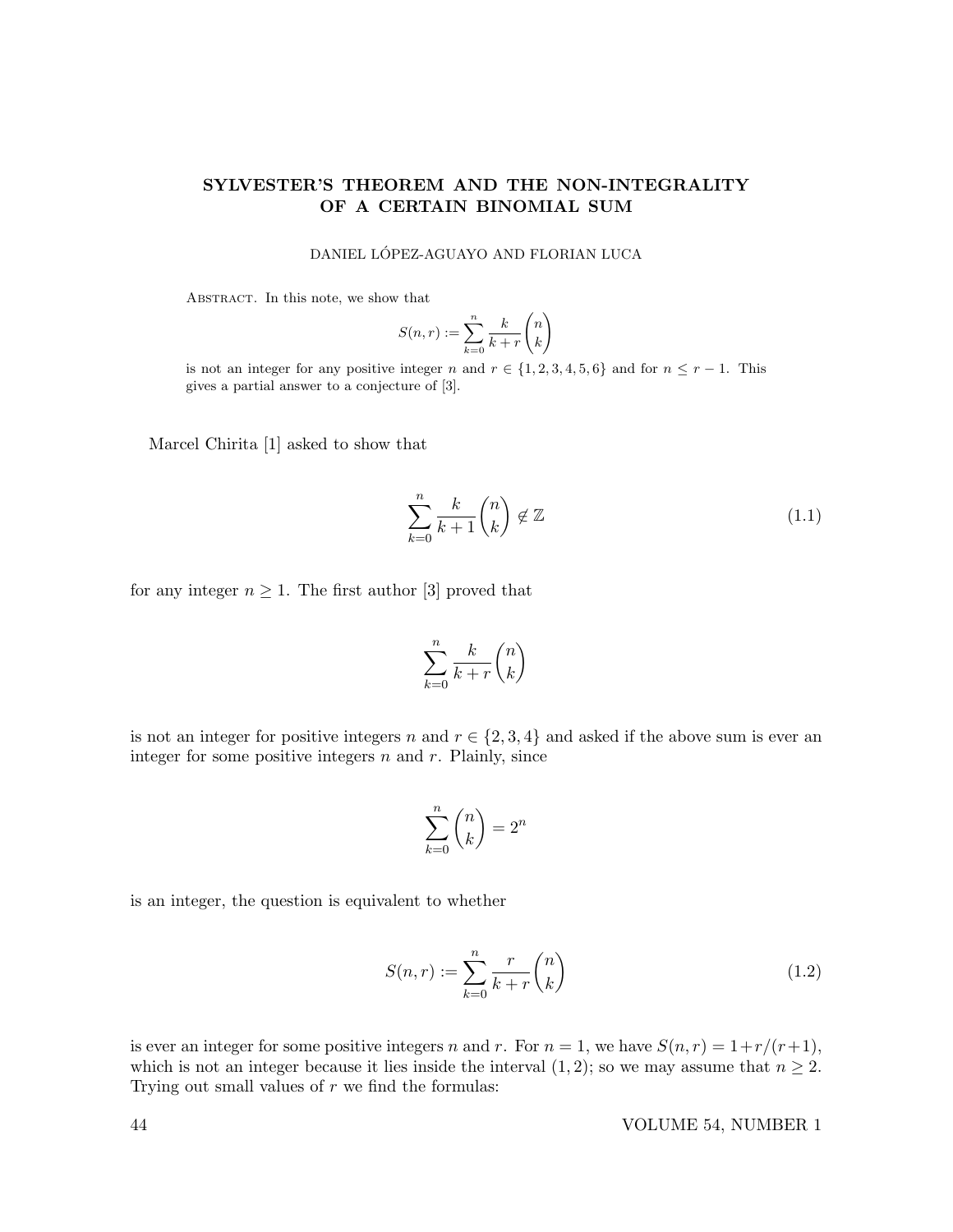$$
S(n,1) = \frac{2^{n+1}-1}{n+1};
$$
  
\n
$$
S(n,2) = (-2)\left(\frac{2^{n+1}-1}{n+1}\right) + 2\left(\frac{2^{n+2}-1}{n+2}\right);
$$
  
\n
$$
S(n,3) = 3\left(\frac{2^{n+1}-1}{n+1}\right) - 6\left(\frac{2^{n+2}-1}{n+2}\right) + 3\left(\frac{2^{n+3}-1}{n+3}\right);
$$
  
\n
$$
S(n,4) = (-4)\left(\frac{2^{n+1}-1}{n+1}\right) + 12\left(\frac{2^{n+2}-1}{n+2}\right) - 12\left(\frac{2^{n+3}-1}{n+3}\right) + 4\left(\frac{2^{n+4}-1}{n+4}\right);
$$
  
\n
$$
S(n,5) = 5\left(\frac{2^{n+1}-1}{n+1}\right) - 20\left(\frac{2^{n+2}-1}{n+2}\right) + 30\left(\frac{2^{n+3}-1}{n+3}\right) - 20\left(\frac{2^{n+4}-1}{n+4}\right) + 5\left(\frac{2^{n+5}-1}{n+5}\right);
$$
  
\n
$$
S(n,6) = (-6)\left(\frac{2^{n+1}-1}{n+1}\right) + 30\left(\frac{2^{n+2}-1}{n+2}\right) - 60\left(\frac{2^{n+3}-1}{n+3}\right) + 60\left(\frac{2^{n+4}-1}{n+4}\right) -
$$
  
\n
$$
30\left(\frac{2^{n+5}-1}{n+5}\right) + 6\left(\frac{2^{n+6}-1}{n+6}\right).
$$
  
\n(1.3)

At this point we recall the well-known fact that n never divides  $2^{n} - 1$  for any  $n \ge 2$  (see, for example, problem A14 in [4]).

In particular,  $\frac{(2^{n+1}-1)}{(n+1)}$  is not an integer which by the first relation (1.3) deals with the case  $r = 1$ .

For  $r = 2$ , one of  $n + 1$  and  $n + 2$  is odd. We assume that  $n + 1$  is odd, since the case when  $n+2$  is odd is similar. Then,  $2(2^{n+1}-1)/(n+1)$  is a rational number which, in its simplest form, has an odd prime divisor p in its denominator. Since  $n + 1$  and  $n + 2$  are coprime, we get that p does not divide  $n+2$ , so p divides the denominator of  $S(n, 2)$ . Hence,  $S(n, 2)$  is not an integer.

For  $r = 3$ , suppose first that  $n + 1$  is odd. Then so is  $n + 3$  and one of  $n + 1$ ,  $n + 3$  is not a multiple of 3. Assume  $n + 1$  is not a multiple of 3, and the case when  $n + 3$  is not a multiple of 3 can be dealt with similarly. Then  $3(2^{n+1} - 1)/(n+1)$  is a rational number which, in its simplest form, has a prime factor  $p \geq 5$  in its denominator. Clearly, p does not divide either one of  $n+2$ ,  $n+3$ , so p divides the denominator of  $S(n,3)$ . Hence,  $S(n,3)$  is not an integer. Assume now that  $n + 1$  is even. In this case, one of  $n + 1$ ,  $n + 3$  is a multiple of 4, and the other is congruent to 2 (mod 4), and plainly  $n+2$  is odd. The third formula (1.3) now shows easily that  $S(n, 3)$  is not a 2-adic integer in this case. In fact, its denominator as a rational number is a multiple of 4. This takes care of the case  $r = 3$ .

For  $r = 4$ , either  $n + 1$  or  $n + 4$  is odd. We assume that  $n + 1$  is odd since the case when  $n+4$  is odd can be dealt with similarly. Then  $n+1$  and  $n+3$  are both odd and at most one of them is a multiple of 3. Thus, there exists  $i \in \{1,3\}$  such that  $n+i$  is coprime to 6. Then  $c_i(2^{n+i}-1)/(n+i)$  is a rational number, which in its simplest form, has a prime divisor  $p\geq 5$ in its denominator. Here,  $c_i = 4$  if  $i = 1$  and  $c_i = 12$  if  $i = 3$ . This prime p cannot divide  $n+j$ for any  $j \neq i, j \in \{1, 2, 3, 4\}$ , therefore p divides the denominator of  $S(n, 4)$ .

For  $r = 5$ , consider first the case when  $n + 1$  is odd. Then  $n + 1$ ,  $n + 3$ ,  $n + 5$  are all odd. Of these three numbers, at most one is a multiple of 3 and at most one is a multiple of 5. Hence, there is  $i \in \{1,3,5\}$  such that  $n + i$  is coprime to 30. Then  $c_i(2^{n+i} - 1)/(n+i)$  is a rational number which, in its simplest form, has a prime factor  $p \geq 7$  in its denominator. Here,  $c_i = 5, 30, 5$ , for  $i = 1, 3, 5$ , respectively. The prime p cannot divide  $n + j$  for any  $j \neq i$ ,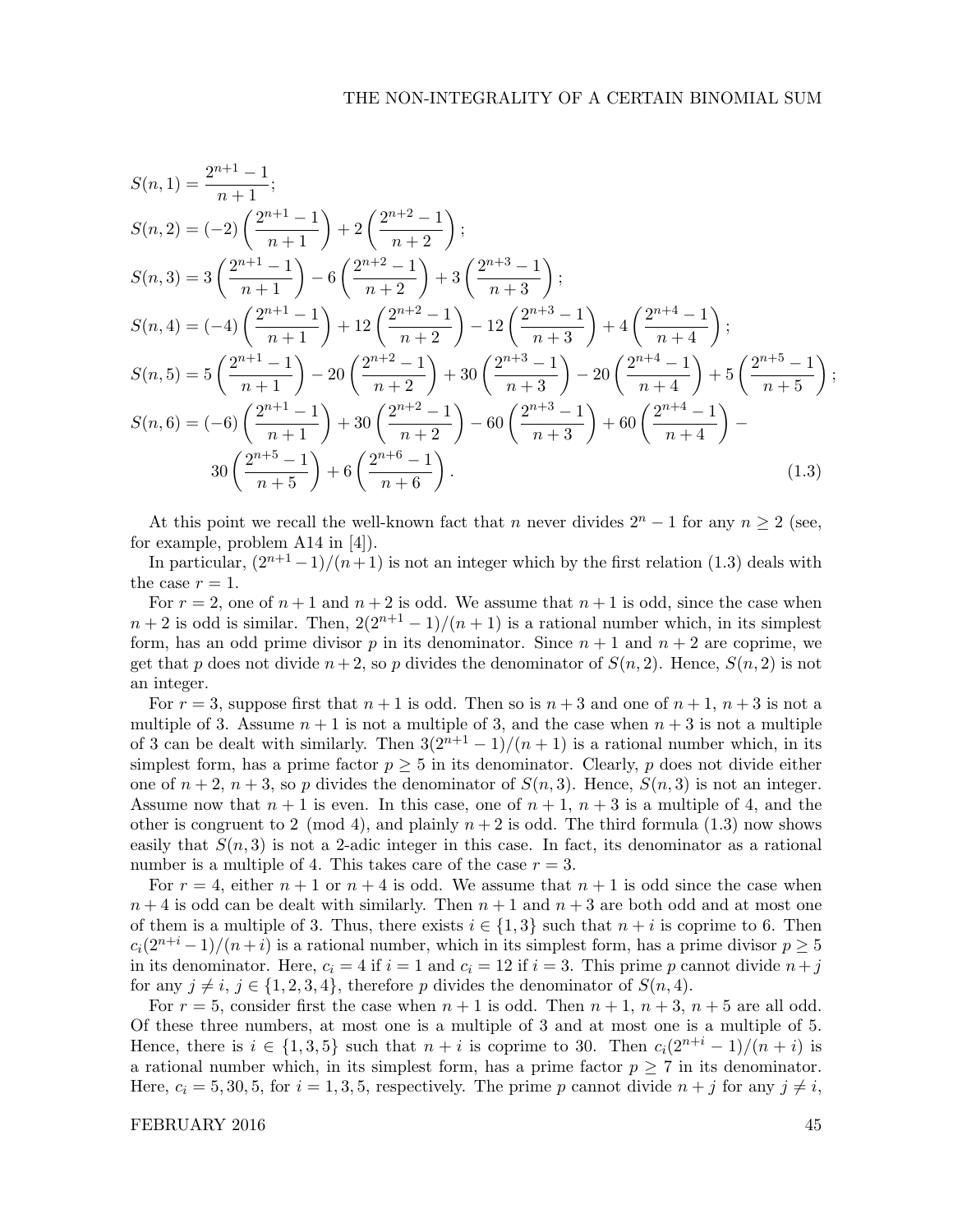## THE FIBONACCI QUARTERLY

 $j \in \{1, 2, 3, 4, 5\}$ , so  $S(n, 5)$  is not an integer. Assume now that  $n + 1$  is even. If  $n + 1 \equiv 2$ (mod 4), then  $n + 3 \equiv 0 \pmod{4}$  and  $n + 5 \equiv 2 \pmod{4}$ . Hence,

$$
5\left(\frac{2^{n+1}-1}{n+1}\right)+30\left(\frac{2^{n+3}-1}{n+3}\right)+5\left(\frac{2^{n+5}-1}{n+5}\right)
$$

is a rational number which, in its simplest form, has an even denominator. Since  $n + 2$ ,  $n + 4$ are odd, it follows that  $S(n, 5)$  is a rational number with an even denominator. Finally, when  $n + 1 \equiv 0 \pmod{4}$ , then  $n + 3 \equiv 2 \pmod{4}$  and  $n + 5 \equiv 0 \pmod{4}$ . Since  $n + 1$ ,  $n + 5$  are both multiples of 4 whose difference is 4, it follows that one of them is congruent to 4 (mod 8) and the other is a multiple of 8. It now follows that the denominator of  $S(n, 5)$  is even, and in fact, is a multiple of 8. Hence,  $S(n, 5)$  is not an integer either.

For  $r = 6$ , one of  $n+1$  to  $n+6$  is odd. We consider only the case when  $n+1$  is odd since the case when  $n+6$  is odd is similar. Then  $n+1$ ,  $n+3$ ,  $n+5$  are all odd and at most one of them is a multiple of 3 and at most one of them is a multiple of 5. Hence, there is  $i \in \{1,3,5\}$  such that  $n + i$  is coprime to 30, so, in particular,  $c_i(2^{n+i}-1)/(n+i)$  is a rational number which, in its simplest form, has a prime factor  $p \ge 7$  in its denominator. Here,  $c_i = 6,60,30$ , for  $i = 1, 3, 5$ , respectively. Clearly, p cannot divide  $n + j$  for  $j \neq i$ ,  $j \in \{1, 2, 3, 4, 5, 6\}$ , therefore  $S(n, 6)$  is a rational number whose denominator is a multiple of p.

So far, we reproved the main result from [3] and even proved the cases  $r = 5$  and  $r = 6$ . In order to extend our argument to cover all  $r$ , we need two ingredients:

- (i) A general formula of the shape of  $(1.3)$  valid for n and r;
- (ii) A statement about prime factors of consecutive integers, namely that under some mild hypothesis, out of every  $r$  consecutive integers there is one of them divisible by a prime larger than r.

The next statement takes care of (i) and, in particular, justifies formulas (1.3).

Lemma 1. We have

$$
S(n,r) = \sum_{j=0}^{r-1} (-1)^{r-1-j} r \binom{r-1}{j} \left( \frac{2^{n+j+1}-1}{n+j+1} \right).
$$
 (1.4)

Proof.

$$
S(n,r) = r \sum_{k=0}^{n} {n \choose k} \frac{1}{k+r} = r \sum_{k=0}^{n} {n \choose k} \int_{0}^{1} x^{k+r-1} dx
$$
  
\n
$$
= r \int_{0}^{1} \left( \sum_{k=0}^{n} {n \choose k} x^{k+r-1} \right) dx = r \int_{0}^{1} \left( \sum_{k=0}^{n} {n \choose k} x^{k} \right) x^{r-1} dx
$$
  
\n
$$
= r \int_{0}^{1} (1+x)^{n} x^{r-1} dx = r \int_{0}^{1} (1+x)^{n} (1+x-1)^{r-1} dx
$$
  
\n
$$
= r \int_{0}^{1} (1+x)^{n} \left( \sum_{j=0}^{r-1} (-1)^{r-1-j} {r-1 \choose j} (1+x)^{j} \right) dx
$$
  
\n
$$
= \int_{0}^{1} \left( \sum_{j=0}^{r-1} (-1)^{r-1-j} {r-1 \choose j} (1+x)^{n+j} \right) dx
$$

46 VOLUME 54, NUMBER 1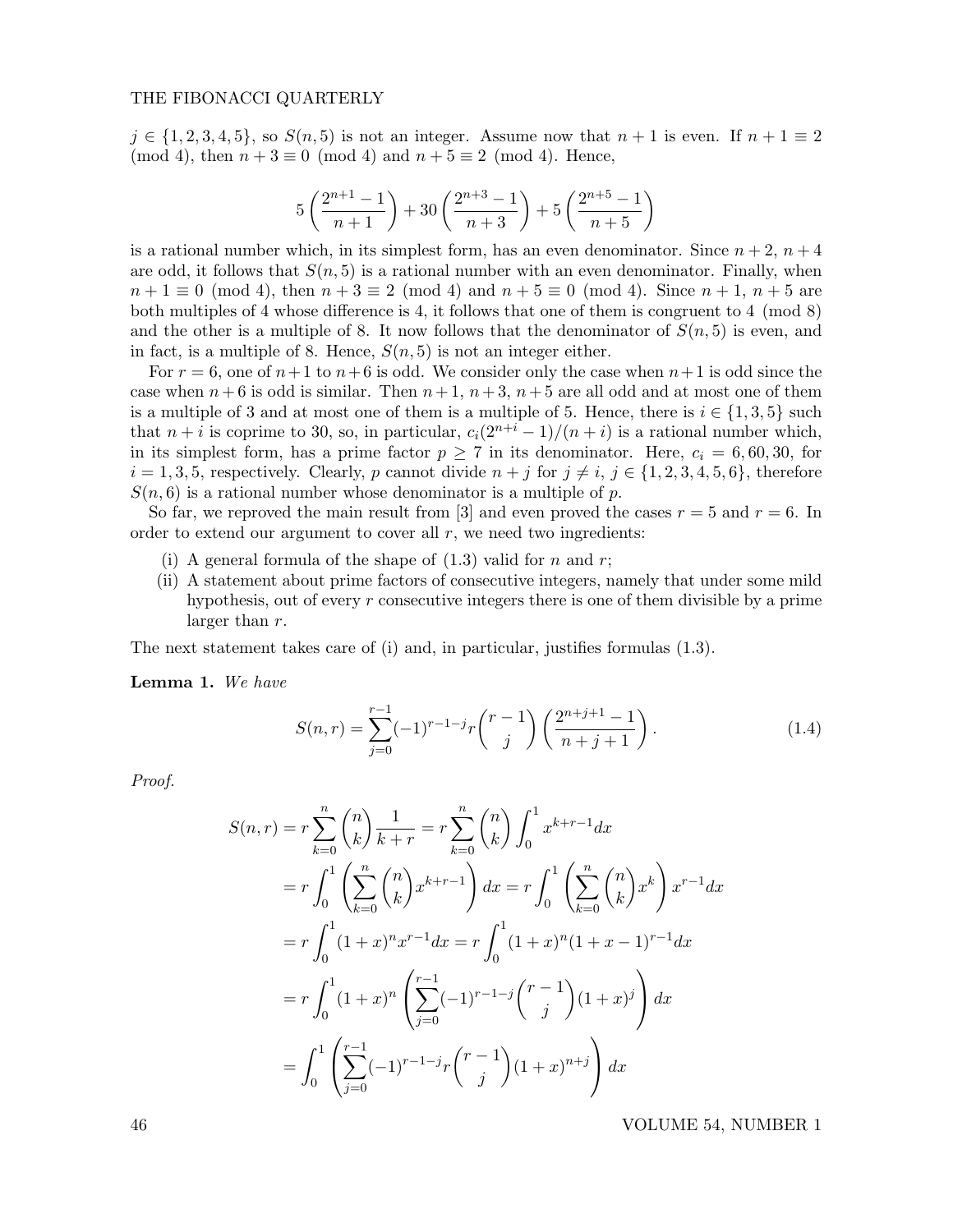# THE NON-INTEGRALITY OF A CERTAIN BINOMIAL SUM

$$
= \sum_{j=0}^{r-1} (-1)^{r-1-j} r \binom{r-1}{j} \int_0^1 (1+x)^{n+j} dx
$$
  
= 
$$
\sum_{j=0}^{r-1} (-1)^{r-1-j} r \binom{r-1}{j} \left( \frac{2^{n+j+1}-1}{n+j+1} \right).
$$

For (ii), let us recall Sylvester's extension of Bertrand's postulate (see [2]).

**Theorem 2.** If  $n \geq r \geq 2$ , then one of the numbers  $n+1$ ,  $n+2, \ldots, n+r$  is divisible by a prime larger than r.

However, Sylvester's Theorem is not enough to prove that  $S(n, r)$  is not an integer for any n and r, even when  $n \geq r$ , because although we infer that there exists  $i \in \{1, 2, ..., r\}$  such that p | n + i for some prime  $p > r$ , and  $n + i$  does not divide  $2^{n+i} - 1$ , it is still possible that  $c_i(2^{n+i}-1)/(n+i)$  is a rational number whose denominator is not divisible by p, and therefore we cannot infer that p divides the denominator of  $S(n, r)$ . However, Sylvester's Theorem is enough to deal with the case  $n \leq r-1$ . Namely, in this case, we work directly with the original representation of (1.2), which is

$$
S(n,r) = 1 + \sum_{j=1}^{n} \frac{r}{r+j} {n \choose j}.
$$

If  $r + 1 > n$ , then, again by Sylvester's Theorem, one of the numbers  $r + 1, r + 2, \ldots, r + n$  is divisible by a prime  $p > n$ . Such a prime does not divide  $\binom{n}{i}$  $j \choose j$  for any  $j \in \{1, \ldots, n\}$ , and does not divide r either (otherwise, it divides both r and  $r + j$  for some  $j \in \{1, \ldots, n\}$ , so it divides their difference, which is a number less than or equal to  $n$ , a contradiction). So, it remains to deal with  $r = n + 1$ . In this case, we apply Bertrand's postulate, to conclude that there is a prime  $p \in ((n + 1), 2n + 1]$ . This prime divides neither  $n + 1$  nor  $\binom{n}{i}$  $j \choose j$  for  $j \in \{1, \ldots, n\}$ , so  $p$ divides the denominator of  $S(n, n + 1)$ .

To summarize, in this note we proved, in addition to formula (1.4), the following partial results towards the conjecture that  $S(n, r)$  is not an integer for any positive integers n and r:

## Theorem 3.

- (1)  $S(n,r)$  is not an integer for any  $r \in \{1, 2, 3, 4, 5, 6\}$  and  $n \geq 2$ ;
- (2)  $S(n,r)$  is not an integer for  $1 \leq n \leq r-1$ .

# Acknowledgements

We thank the anonymous referee for comments which improved the quality of our paper. We also thank Tewodoros Amdeberhan, José Hernández Santiago, and Shanta Laishram for useful correspondence on the problem treated in this paper.

#### **REFERENCES**

- [1] M. Chirita, Problem 1942, Mathematics Magazine, 87 (2014), 151.
- [2] P. Erdös,  $A$  theorem of Sylvester and Schur, J. London Math. Soc.,  $9$  (1934), 282-288.
- [3] D. López-Aguayo, Non-integrality of binomial sums and Fermat's little theorem, Mathematics Magazine, 88.3 (2015), 231–234.
- [4] P. Vandendriessche and H. Lee, Problems in Elementary Number Theory, (2007).

### FEBRUARY 2016 47